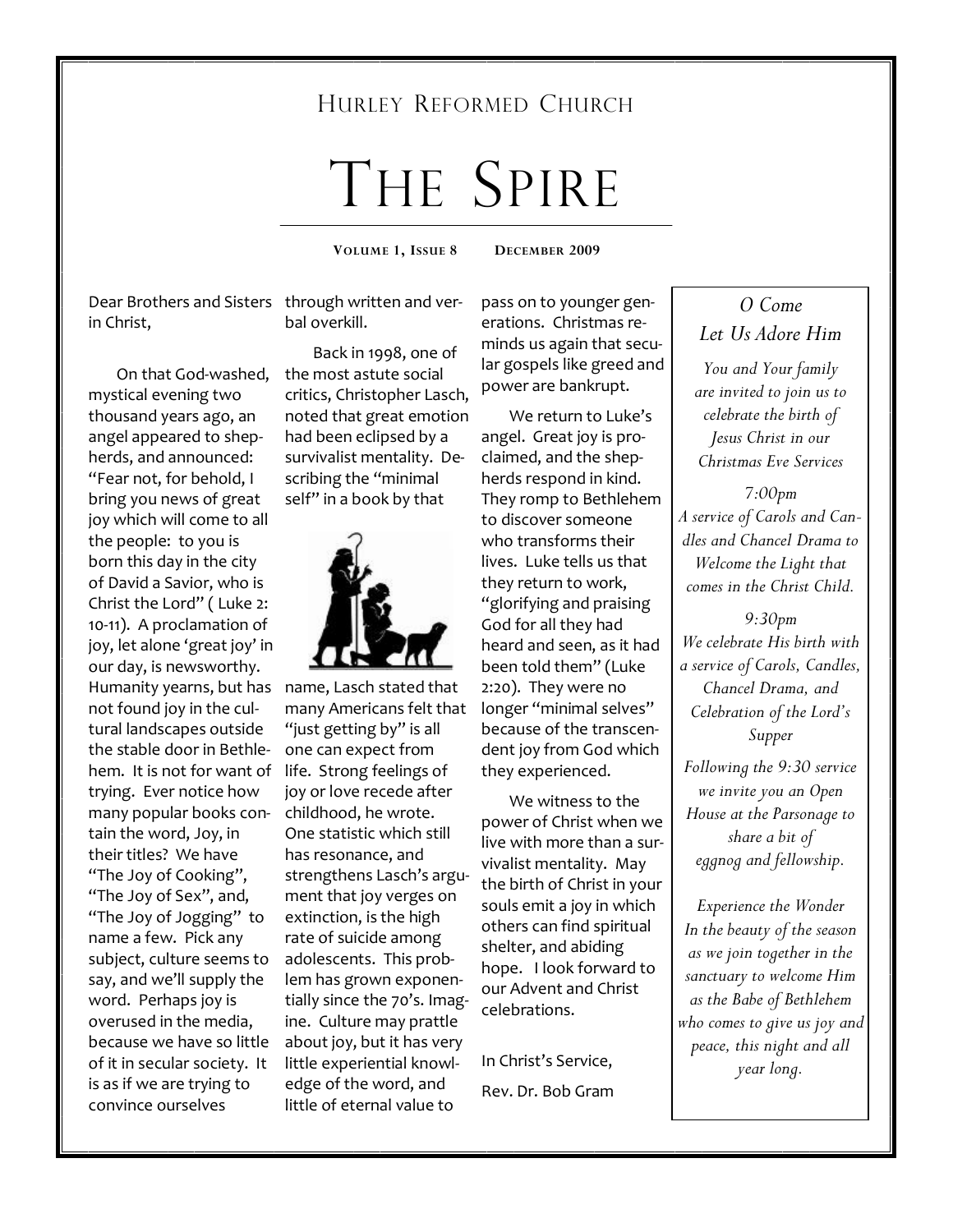#### VOLUME 1, ISSUE 8 PAGE 2

## *Women's Guild*

 We are selling our famous pecans. If you did not receive a call but would like pecans please see Jean Dussol to place your order. They are only \$7.50 a bag …what a bargain!! With the holidays coming up this is an easy way to get your pecans for your holiday baking.

 Cookies --- our Annual Cookie Walk will be held on 12/13/09 right after

church. Many ladies bake cookies for you to purchase for only \$5 a dozen. WOW!! You can't beat that!! So, grab a box or two & fill it up with great tasting cookies!! Another great way to make your holidays a little easier.

 The quilt has been started. The ladies meet on Monday's downstairs at 9am. If you would like to learn how to quilt this group of ladies are willing to teach you. Just come

to church on Monday's & your lessons will begin. You will have a great time.

 We invite all women of the church to be apart of the Women's Guild. You don't have to be a member of the church to be a part of the Women's Guild. We meet right after church in the Dutch Room. So, come & see what we are all about!

Blessings, Sandy Emrich-President



*Dates to Remember 12/13/09—Cookie Walk 1/10/10—Annual Birthday Party 2/21/10--Meeting* 

#### *Youth Group*

 We've sold out of the 2010 wall calendars but still have blank note cards available for \$5 each. These make great stocking stuffers. Pick up a pack after church.

 Thank you to everyone who donated a food item, turkey, or gave money to assist us in putting together 5 Thanksgiving baskets for area families. Each of the families where thrilled to receive their 2 boxes full of everything for their Thanksgiving meal. We appreciate your support.

 We baked, you bought & we hope you enjoyed the Pumpkin & Cranberry breads. We didn't sell out but we had a great time baking. Proceeds from the sale went to the Thanksgivings Baskets. Thanks for your support.

 On 11/17/09 we took part in a local Thanksgiving Interfaith Service. It was held at a synagogue in Kingston. Most of us have never been at a synagogue or sang in public. But we did it & enjoyed it a lot. We sang 2 songs & learned about other faiths as well. It was a great learning experience for us all.

 The Giving Tree is up. This is an expanded version of the Mitten Tree. Please bring in adult hats, gloves or scarves as well as a bottle of shampoo or a bar or 2 of soap. Hats, gloves & scarves will be donated to Queens Galley & they like to also hand out toiletries so, whatever we can collect for them would be appreciated.

 We held a babysitting night on 12/4/09 from 6pm till 9pm. More on this next month.

 We will be going caroling on 12/11/09. If you live within a 3 miles radius of the church & would like us to come to your house & sing a few carols please give Amy Sirni a call at 338-4960 or see the sign ups after church. Thanks for helping us spread some holiday cheer.

 We wish you a Merry Christmas & a Happy New Year.

Lisa Longto, Sandy & Katie Emrich Youth Group Leaders



Upcoming Events:

12/4/09—Babysitting at church at 6pm till 9pm. We baby-sit children of all ages.

2/11/09—Caroling in the area at 5:30pm

1/10/10—Meeting

2/6/10—Make chili for Souper Bowl Sunday

2/7/10—Chili Sale for Souper Bowl Sunday fund raiser

*Christmas Pageant Presented by our Church School Sunday, December 20th Immediately following the 10:00am Worship service* 

*Special visitor at the conclusion.*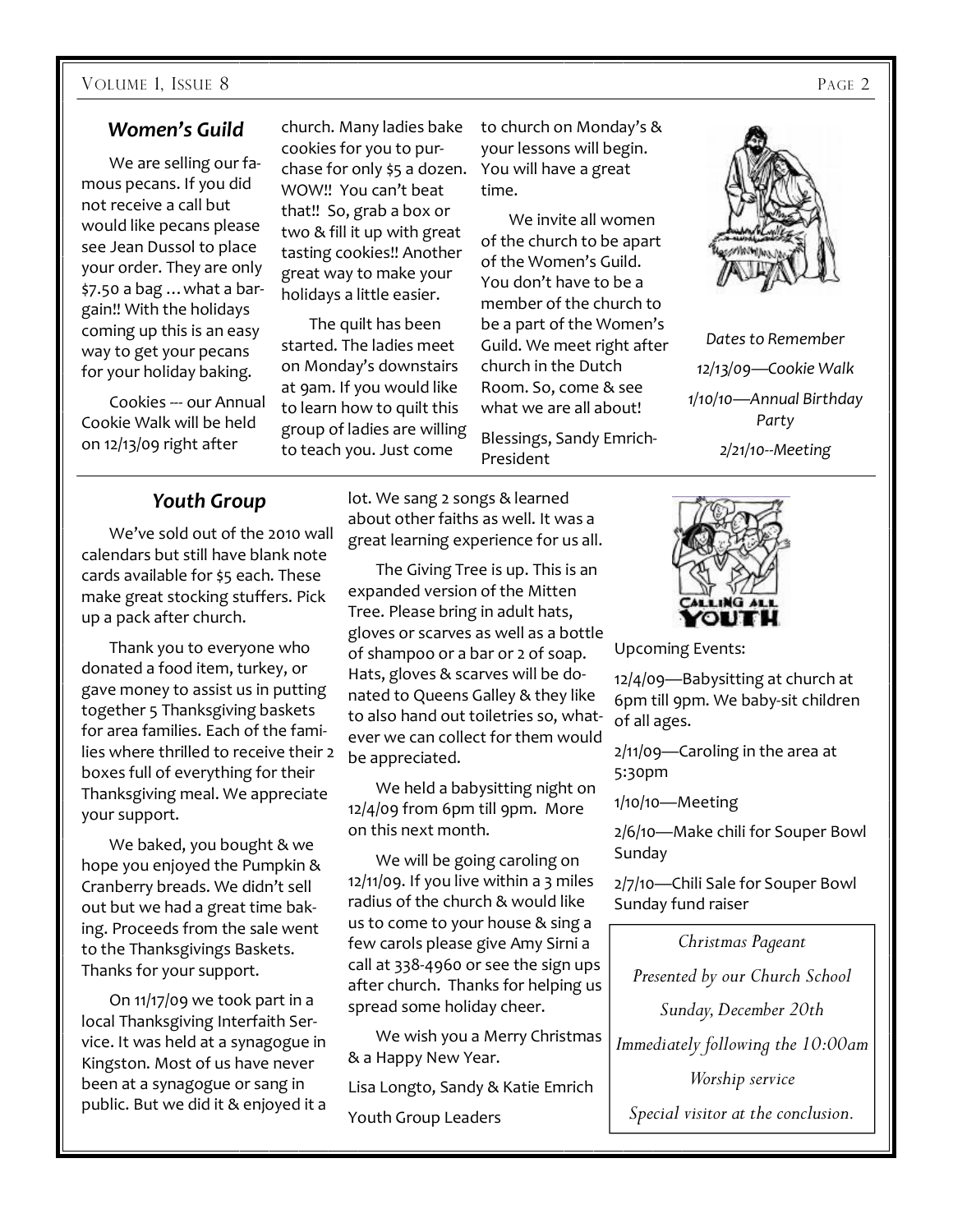#### G s т  $\bf{I}$ C ĸ  $\mathsf{L}$ Е Y A R D Е N s

The Columbarium, Stickley Gardens, will now be entering it's first winter, and while the fountain had to be turned off and covered, the large shade tree has shed its leaves, and the colorful tulips and flowers now await a new spring, we are sure that the serenity and peaceful beauty of the winter snows will lend a different beauty to such a solemn place. One can brush the snow off one of the benchs and sit for a moment in the quiet of the cold. The Committee is planning for Phase II, which among other things, will consist of a walkway, fence and shrubbery, and will be entering the cost analysis phase with the hope of starting this in the spring.

#### FOR MORE IMFORMATION ON THE COLUMBARIUM PLEASE CONTACT ANY OF THE COMMITTEE MEMBERS.

LISA LONGTO (331-1438) **CHAIRPERSON** 

**JIM PIRRO (383-0079) TREASURER** 

**JERRY FINK (246-6567) SECRETARY** 

ESTHER STICKLEY (331-2919)

DIANA CLINE (338-7276) **CONSISTORY LIAISON** 

A SACRED PLACE OF BEAUTY AND CONTEMPLATION. (LOCATED ON THE SOUTH LAWN OF THE CHURCH)

## *BIRTHDAYS*

| December               |                |  |  |
|------------------------|----------------|--|--|
| Coty Burgess           | 2, '90         |  |  |
| Jonathan Delano        | 5, '91         |  |  |
| Micaela Ryan           | 5, '96         |  |  |
| <b>Isabel Martinez</b> | 8, '97         |  |  |
| Christine Lemus        | 9, '93         |  |  |
| Calvin Lemus           | 9, '93         |  |  |
| <b>Brent Jordan</b>    | 11,'94         |  |  |
| Lauren Rubino          | 16, '97        |  |  |
| Delaney Cox            | 17, '97        |  |  |
| <b>Brian Rafferty</b>  | 22, '95        |  |  |
| Avery Herzog           | 24, '95        |  |  |
| <b>Kasey Stelter</b>   | 27, '92        |  |  |
| Megan Christiana       | 28, '93        |  |  |
| Jada Nekos             | 30,08          |  |  |
| Daniel Waligurski      | 31, '97        |  |  |
| <b>Toni Fisher</b>     | 2              |  |  |
| Carolyn Cranfield      | 3              |  |  |
| Pat Baker              | 4              |  |  |
| <b>Frances Hofler</b>  | 4              |  |  |
| <b>Susan Hutton</b>    | 4              |  |  |
| Mary O'Dell            | 5              |  |  |
| <b>Thomas Horvers</b>  | 5              |  |  |
| Hal Hauck              | 6              |  |  |
| Caitlin Decker         | 7              |  |  |
| Donna Brundage         | $\overline{z}$ |  |  |
| Callie Rockwell Ashby  | 8              |  |  |

|                         | Alfredo Martinez                       | 8  |
|-------------------------|----------------------------------------|----|
|                         | <b>Shirley Peterson</b>                | 9  |
|                         | Kyla Thomas                            | 9  |
| '90                     | William Rockwell                       | 11 |
| , '91                   | <b>Rich Little</b>                     | 11 |
| '96                     | <b>Renee Nekos</b>                     | 11 |
| '97                     | Tami Longendyke                        | 12 |
| '93                     | Jennifer Mayfield                      | 14 |
| 93<br>' 94              | Erma Moore                             | 15 |
|                         | Linda Moon                             | 16 |
| '97<br>'97              | Jamie Hopper                           | 20 |
| '95                     | Mary Lou Vogt                          | 20 |
| '95                     | Kathleen Pfeiffer                      | 23 |
| 92                      | Don Kent                               | 25 |
| 93                      | Logan Schoonmaker                      | 26 |
| , 08                    | <b>Beth Alden</b>                      | 27 |
| '97                     | Jim Prentice                           | 27 |
|                         | <b>Bill Baldinger</b>                  | 28 |
| $\overline{\mathbf{c}}$ | Lia Sumerano                           | 28 |
| $\overline{\mathbf{3}}$ | Frieda Constant                        | 29 |
| 4                       | Mary Kent                              | 29 |
| $\overline{4}$          | Dawn O'Brien                           | 29 |
| 4                       | Florence Prehn                         | 29 |
| 5                       | <b>Judy Horvers</b>                    | 30 |
| 5                       | Alyson Rafferty                        | 31 |
| 6                       |                                        |    |
| 7                       | January                                |    |
| 7                       | Virgil Winnie<br><b>Andrew Maxwell</b> | 1  |
|                         |                                        | 1  |

| 8              | Nicole Wonderly Provenzano | 4                                     |
|----------------|----------------------------|---------------------------------------|
| 9              | <b>Russ Lewis</b>          | 7                                     |
| 9              | <b>Fred Suppies</b>        |                                       |
| 11             | Carla Paton                | $\begin{array}{c} 7 \\ 8 \end{array}$ |
| 11             |                            |                                       |
| 11             | <b>ANNIVERSARIES</b>       |                                       |
| 12             | December                   |                                       |
| 14             |                            |                                       |
| 15             | Carolyn & Gene Matheus     | 2                                     |
| 16             | James & Laura Gregory      | $\overline{2}$                        |
| 20             | Nancy & Rick Salzmann      | 15                                    |
| 20             | Barbara & Jim Mayfield     | 19                                    |
| 23             | Mark & Carolyn Cranfield   | 20                                    |
| $\frac{25}{5}$ | Steve & Kristen Helm       | 21                                    |
| 26             | Clarence & Faye Jansen     | 27                                    |
| $^{27}$        | Carolyn & Andrew Marchetti | 31                                    |
| $^{27}$        |                            |                                       |
| 28             | January                    |                                       |
| 28             | Rev & Esther Stickley      | $\overline{2}$                        |
|                | Donna & Bill Brundage      | 3                                     |
| 29             | George & Renee Nekos       | 4                                     |
| 29             | Tom & Ruth Harkin          | 6                                     |
| و،             |                            |                                       |
| 29             |                            |                                       |
| òξ             |                            |                                       |
| 31             |                            |                                       |
|                |                            |                                       |
|                |                            |                                       |
| 1              |                            |                                       |
| 1              |                            |                                       |
|                |                            |                                       |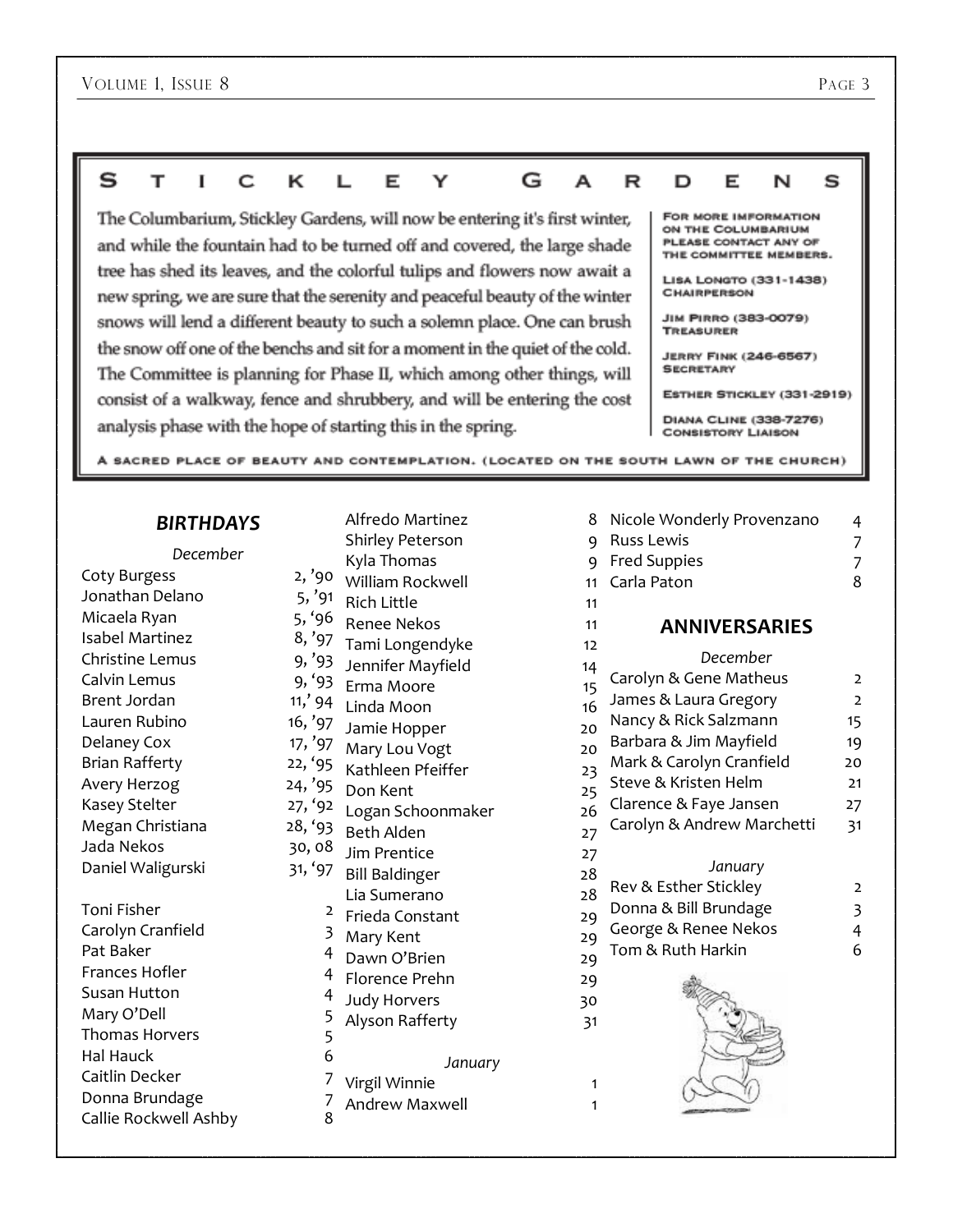#### **MATTHEW 2 THE VISIT OF THE MAGI**

<sup>1</sup>After Jesus was born in Bethlehem in Judea, during the time of King Herod, Magi from the east came to Jerusalem <sup>2</sup>and asked, "Where is the one who has been born king of the Jews? We saw his star in the east and have come to worship him."

<sup>3</sup>When King Herod heard this he was disturbed, and all Jerusalem with him. <sup>4</sup>When he had called together all the people's chief priests and teachers of the law, he asked them where the Christ was to be born. <sup>51</sup>In Bethlehem in Judea," they replied, "for this is what the prophet has written:

6 " 'But you, Bethlehem, in the land of Judah, are by no means least among the rulers of Judah; for out of you will come a ruler who will be the shepherd of my people Israel.'"



What's going work. on? Where's

the party? Who's gonna be there?

Why wasn't I invited ..........?

 While passing through town the Wisemen spilled the beans and announced that a very special event was happening. Herod, the only King in his own mind... caught wind of this and he didn't like that news at all! Another King? People traveling to worship *someone else*? How could that happen? Why didn't I know? It seems to me that Herod's ego took a hit when he heard about a big event that didn't involve him.

 I can just see Herod's face go from confused, to bewildered, to angry, to pensive, to devious, to downright cold. He had to stop this event. No, he had to SMASH IT. Reading on in the verse we know that Herod's plan was to kill Jesus (Matthew 2:16). His jealous actions killed innocent lives and didn't

#### We know that it's human to be jealous. We've all experienced it in our lives. This passage teaches me two things (probably more than two if I think longer!).

 First, jealousy gets you nowhere. It puts a mini or a major rage in us that makes us do things that we ought not to do. Things that end up making us look more foolish than we looked in the first place. Moreover, usually the actions of our jealousy don't change anything! Actions from jealousy are more destructive than productive in any form. Many times we aren't invited to the party or we hear about fancy things that are going on that we could have been a part of. Those events still go on and sometimes the results of those events actually benefit us. The birth of Jesus certainly saved and helped more people than any good old Herod could have ever done.

 Second, God had, and always will have a plan and will provide

7 Then Herod called the Magi secretly and found out from them the exact time the star had appeared.  $8$ He sent them to Bethlehem and said, "Go and make a careful search for the child. As soon as you find him, report to me, so that I too may go and worship him."

 $9$ After they had heard the king, they went on their way, and the star they had seen in the eastwent ahead of them until it stopped over the place where the child was. <sup>10</sup>When they saw the star, they were overjoyed. <sup>11</sup>On coming to the house, they saw the child with his mother Mary, and they bowed down and worshiped him. Then they opened their treasures and presented him with gifts of gold and of incense and of myrrh. <sup>12</sup>And having been warned in a dream not to go back to Herod, they returned to their country by another route.

> direction. It was already written that Jesus, the ruler and shepherd of his people, was to be born and that people would flock to worship him. That plan was in place long before Herod. When it comes to direction, instead of dreams, I'd like to think that, in this case, God whispered in the ear of Joseph and the Wise men. He whispered to Joseph to move away from Bethlehem before Herod's devious actions took place (Matthew 2:13). God also whispered in the ear of the wise men to go home another way knowing that would help thwart Herod's plan to smash the party.

> Take the lesson of Herod's jealousy and don't let it consume you and also listen to God's whispers. Maybe God whispers to us every once in awhile to take another way. If you feel in your hear that the whisper is God, take the new route and go to the best place on earth. Home.

> > Joe Ulrich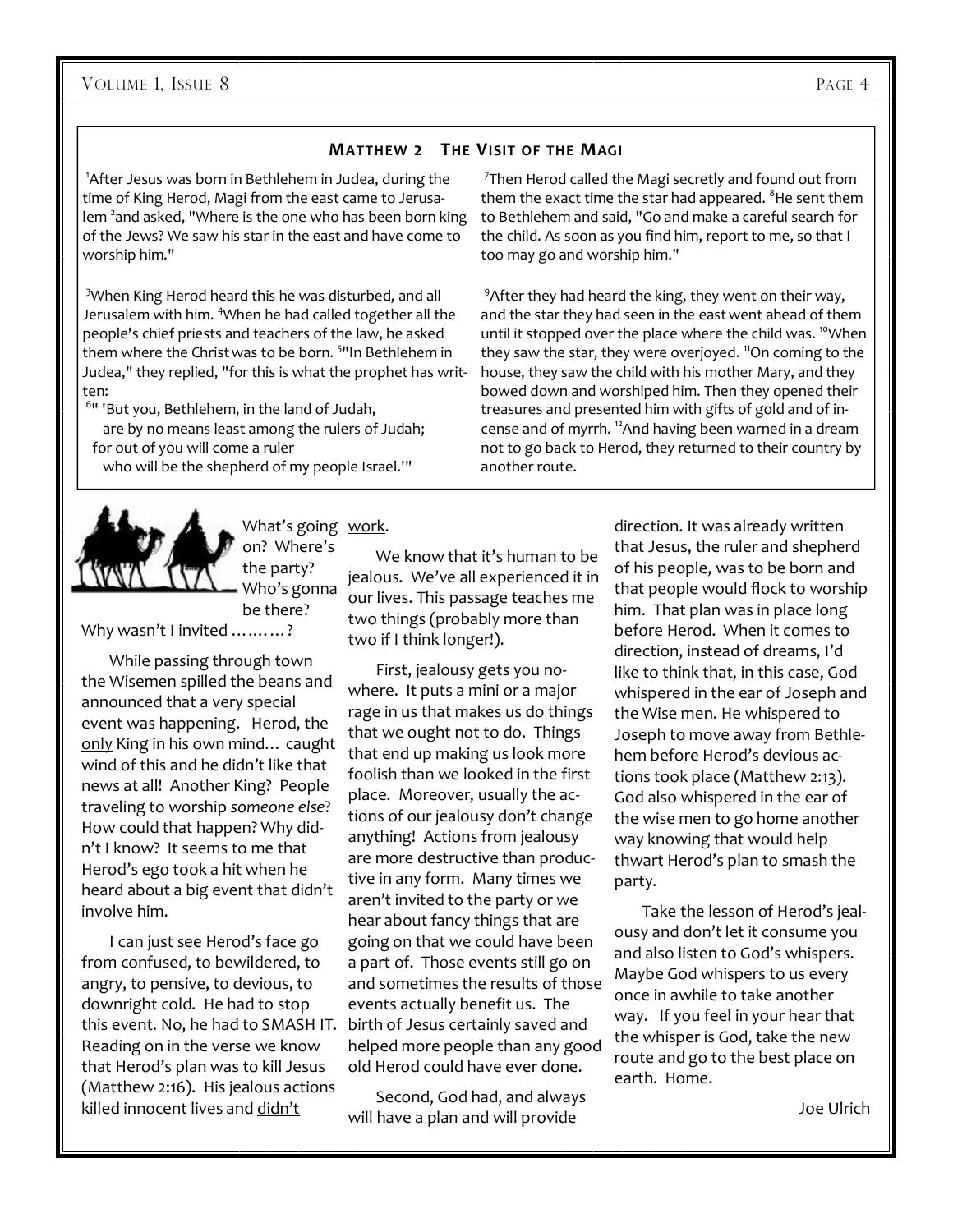#### VOLUME 1, ISSUE 8 PAGE 5

## LUKE 2:8-20

#### THE SHEPHERDS AND THE ANGELS

<sup>8</sup>And there were shepherds living out in the fields nearby, keeping watch over their flocks at night. <sup>9</sup>An angel of the Lord appeared to them, and the glory of the Lord shone around them, and they were terrified. <sup>10</sup>But the angel said to them, "Do not be afraid. I bring you good news of great joy that will be for all the people. <sup>11</sup>Today in the town of David a Savior has been born to you; he is Christ the Lord. <sup>12</sup>This will be a sign to you: You will find a baby wrapped in cloths and lying in a manger."

<sup>13</sup>Suddenly a great company of the heavenly host appeared with the angel, praising God and saying,

<sup>14"</sup>Glory to God in the highest,

 and on earth peace to men on whom his favor rests."

<sup>15</sup>When the angels had left them and gone into heaven, the shepherds said to one another, "Let's go to Bethlehem and see this thing that has happened, which the Lord has told us about."

<sup>16</sup>So they hurried off and found Mary and Joseph, and the baby, who was lying in the manger.<sup>17</sup>When they had seen him, they spread the word concerning what had been told them about this child, <sup>18</sup>and all who heard it were amazed at what the shepherds said to them.<sup>19</sup>But Mary treasured up all these things and pondered them in her heart. <sup>20</sup>The shepherds returned, glorifying and praising God for all the things they had heard and seen, which were just as they had been told.



#### **Luke 2: 8-20**

In this season of advent I find myself reflecting upon the meaning of Christmas. In doing so I re-read the version of the Christmas story from the Gospel according to Luke. It's the familiar passage where the shepherds are in the fields and an angel appears to them and announces "be not afraid; for behold, I bring you good news of a great joy which will come to all people; for to you is born this day in the city of David a savior, who is Christ the Lord." I try to imagine this scene, how bewildered and frightened the shepherds must have been; the sense of unreality in this vision before them. Although they must have been full of fear and disbelief at first they came to believe the message of the angels and went to find the baby Jesus in the stable in Bethlehem. This makes me think about how Christ the Lord is revealed to us throughout our lives in so many ways. Maybe less dramatically than heralding angels but in ways we should recognize. Do we believe the message and choose to share it with those around us? Or do we pretend we didn't see or hear the presence of Christ our Savior? During the season of advent, as we prepare room in our hearts for Christ's birth, I hope we can all see signs of his presence and share the message of the angels with others.

JOY TO THE WORLD THE LORD IS BORN!

~Bonnie Dumas, Deacon



## *RECIPE FOR A COOKIE WALK*

- *1. Bake several batches of ONE of your favorite holiday cookies (or candy).*
- *2. Deliver your donations to Schadewald Hall before the church service on December 13.*
- *3. Participate in the worship service at 10:00am on December 13.*
- *4. Return to Schadewald Hall to pick up a cookie box and proceed along the tables laden with a multitude of freshly baked holiday cookies.*
- *5. Stop at the weigh and pay station to have your box weighed. Our price continues to be \$5.00 per pound.*
- *6. Take cookies home and ENJOY!*

*You do not need to contribute baked goods to be a buyer. All are welcome to participate. Men, women and children are encouraged to back AND to buy. It's a fun activity and a great fund raiser for the Women's Guild. Thank you for your generous support.* 

*Christa Conlin and Joyce Pinckney, Co-Chairs*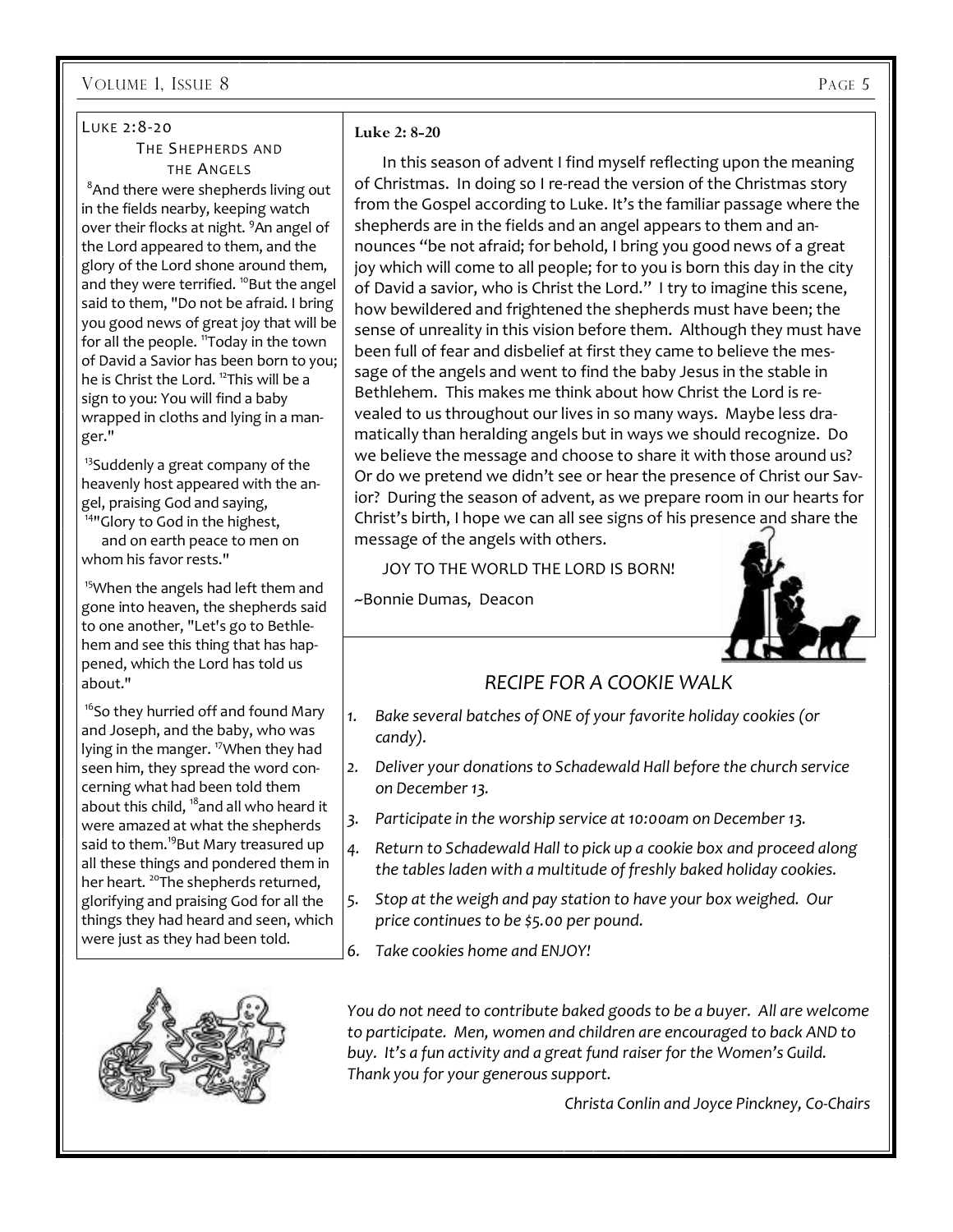## **CHURCH 2010 OPERATING BUDGET Adopted by Congregation: 11/15/09**

#### **INCOME EXPENSES**

| Envelopes                        | 140,000 | Pastoral & Personnel      | 127,715 |
|----------------------------------|---------|---------------------------|---------|
| Loose Plate                      | 12,000  | Finance & Administration  | 38,002  |
| Envelope-Spec                    | 3,500   | Worship                   | 2,130   |
| <b>Building Fund</b>             | 6,500   | Property & Maintenance    | 43,675  |
| <b>Estates</b>                   | 5,600   | Program & Activity        | 1,900   |
| Investment Div/Interest          | 8,500   | Education                 | 1,500   |
| <b>Building Usage</b>            | 12,400  | Mission                   | 23,802  |
| Church School                    | 1,400   | <b>Fund Raising</b>       | 6,600   |
|                                  |         |                           |         |
| Women's Guild/Quilters/Youth     | O       |                           | $==$    |
| Stone House Day                  | 9,500   | <b>Operating Expenses</b> | 245,324 |
| Misc. Dinners                    | 4,600   |                           |         |
| Denomination Fin. Responsibility | 19,422  |                           |         |
| Cell Tower Income                | 13,800  |                           |         |
| Miscellaneous                    | 800     |                           |         |
|                                  |         |                           |         |
| Operating Income                 | 238,022 |                           |         |
| Transfer from Savings            | 7,302   |                           |         |
|                                  |         |                           |         |
|                                  | 245,324 |                           |         |

"The supreme trick of Old Scratch is to have us so busy decorating, preparing food, practicing music, and cleaning in preparation for the feast of Christmas that we actually miss the coming of Christ. Hurt feelings, anger, impatience, injured egos--the list of clouds that busyness creates to blind us to the birth can be long, but it is familiar to us all." Edward Hays

| The Stickleys send their greetings and best wishes from   | May you know the wonder of the birth of the Christ Child,   |
|-----------------------------------------------------------|-------------------------------------------------------------|
| their house to yours. May you have a joyous and blessed   | May you feel the glow of the joy of the season as the Child |
| Christmas as we pause to honor the One who comes to visit | comes to us.                                                |
| us in the manger and each day of the New Year in His love | In the wonder of His birth may you know His peace,          |
| and peace. Rev and Esther                                 | Dr. Bob, Debbie, Jane and Iris                              |

"It might be easy to run away to a monastery, away from the commercialization, the hectic hustle, the demanding family responsibilities of Christmas time. Then we would have a holy Christmas. But we would forget the lesson of the Incarnation, of the en-fleshing of God--the lesson that we who are followers of Jesus do not run from the secular; rather we try to transform it. It is our mission to make holy the secular aspects of Christmas just as the early Christians baptized the Christmas tree." ~Father Andrew Greeley